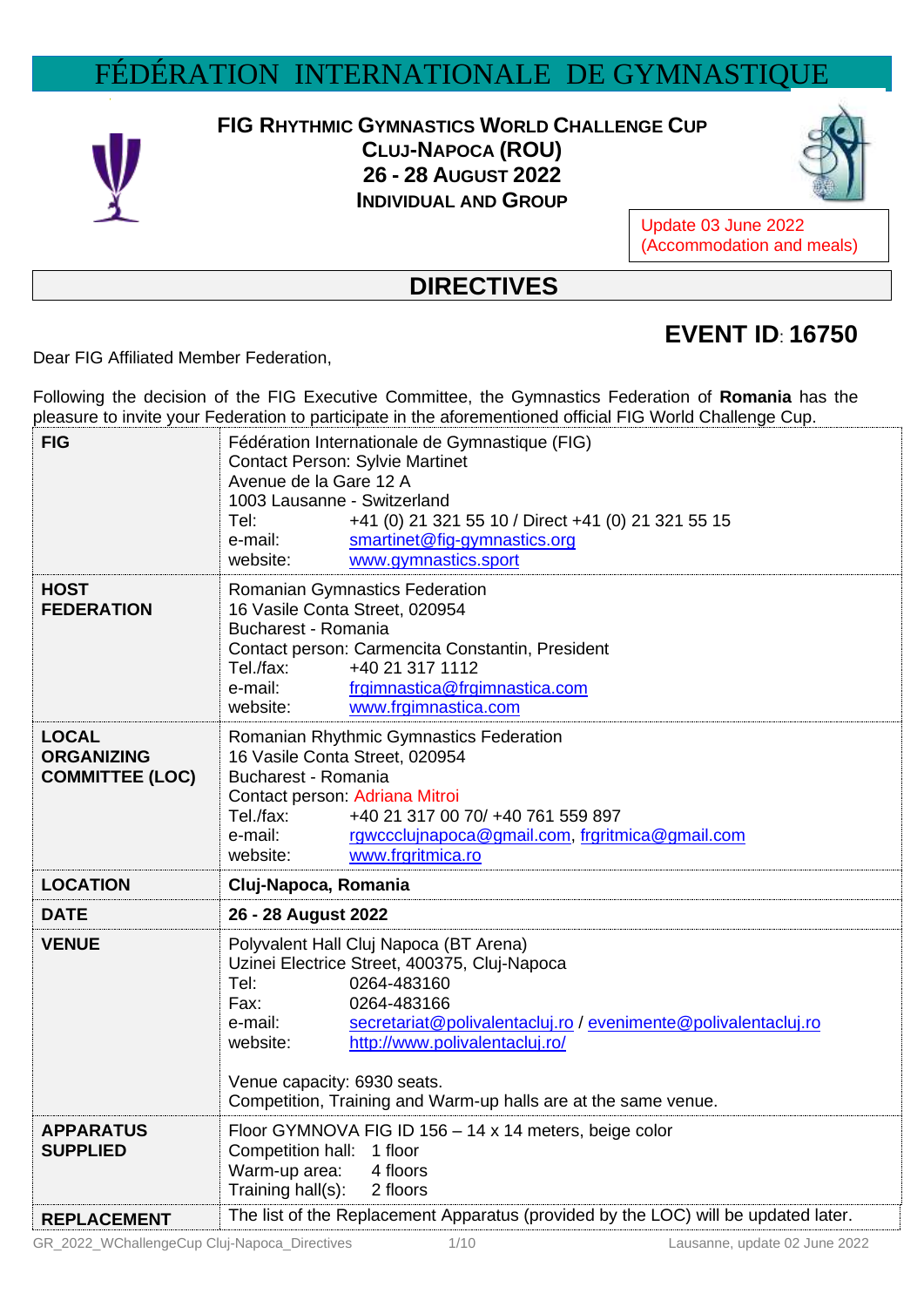| <b>HAND APPARATUS</b>                                         |                                                                                                                                                                                                                                                                                                                                                                                                                                                                                                                                                                                                     |                                                                                                                                                                                                                                                                                                                                                                                                                                                                                                                                              |  |
|---------------------------------------------------------------|-----------------------------------------------------------------------------------------------------------------------------------------------------------------------------------------------------------------------------------------------------------------------------------------------------------------------------------------------------------------------------------------------------------------------------------------------------------------------------------------------------------------------------------------------------------------------------------------------------|----------------------------------------------------------------------------------------------------------------------------------------------------------------------------------------------------------------------------------------------------------------------------------------------------------------------------------------------------------------------------------------------------------------------------------------------------------------------------------------------------------------------------------------------|--|
| <b>SUPPLIER</b>                                               | <b>Gymnasts' Personal apparatus:</b><br>The list of the RG Hand Apparatus with valid certificates is published on the FIG<br>website (here) and updated regularly. Make sure that your gymnasts use only FIG<br>certified Hand Apparatus for this event and for any other FIG recognized competitions,<br>as they will not be allowed to compete with an Apparatus which does not comply with<br>the norms.<br>Random checks on the FIG and Manufacturers' Logos will be carried out at any time<br>during the Event.<br>The list of Hand Apparatus will be published the FIG website.              |                                                                                                                                                                                                                                                                                                                                                                                                                                                                                                                                              |  |
| <b>PROVISIONAL</b><br><b>SCHEDULE</b>                         | Tuesday 23 August:<br>Thursday 25 August:<br><b>Friday 26 August:</b><br><b>Saturday 27 August:</b><br><b>Sunday 28 August:</b><br>Monday 29 August:                                                                                                                                                                                                                                                                                                                                                                                                                                                | <b>Arrival Technical Delegate</b><br>Wednesday 24 August: Arrival of the delegations and accreditation<br>Training and Podium Training<br><b>Orientation Meeting</b><br>Judges' Instruction<br><b>Opening Ceremony</b><br><b>Qualifications Individual and Group</b><br><b>Qualifications Individual and Group</b><br><b>Apparatus Finals Individual and Group</b><br>Gala Show and Closing Ceremony<br>Closing dinner<br>Departure of the delegations<br>World Challenge Cup competitions must be separate and distinct competition and may |  |
|                                                               | not be combined with any other competitions.                                                                                                                                                                                                                                                                                                                                                                                                                                                                                                                                                        |                                                                                                                                                                                                                                                                                                                                                                                                                                                                                                                                              |  |
| <b>COMPETITION</b><br><b>FORMAT</b>                           | <b>Individuals</b><br>All-Around which serve as qualification for the Apparatus Final:<br>All Individual Gymnasts have to participate in the All-Around qualification<br>$\bullet$<br><b>Apparatus Finals:</b><br>The top eight (8) gymnasts per apparatus from the All-Around qualifying<br>Competition participate in the Finals<br>Group:<br>All-Around which serve as qualification for the Routine Final:<br>All Groups have to participate in the Qualifications<br><b>Final Group Routines:</b><br>The top eight (8) groups of each Group Routines will qualify for the Finals.<br>$\bullet$ |                                                                                                                                                                                                                                                                                                                                                                                                                                                                                                                                              |  |
| <b>FEDERATIONS</b><br><b>INVITED</b>                          | The Organizing Member Federation may invite FIG member federations in good                                                                                                                                                                                                                                                                                                                                                                                                                                                                                                                          |                                                                                                                                                                                                                                                                                                                                                                                                                                                                                                                                              |  |
| <b>SIZE OF</b><br><b>DELEGATION AND</b><br><b>FIG LICENSE</b> | standing which have paid their annual membership fee for Rhythmic Gymnastics.<br>Only senior gymnasts in good standing with the correct age and holding a valid FIG<br>License at the time of registration until the end of the competitions may participate.<br>No gymnasts will be accepted without a valid FIG License at the deadline of the<br>Nominative Registration.                                                                                                                                                                                                                        |                                                                                                                                                                                                                                                                                                                                                                                                                                                                                                                                              |  |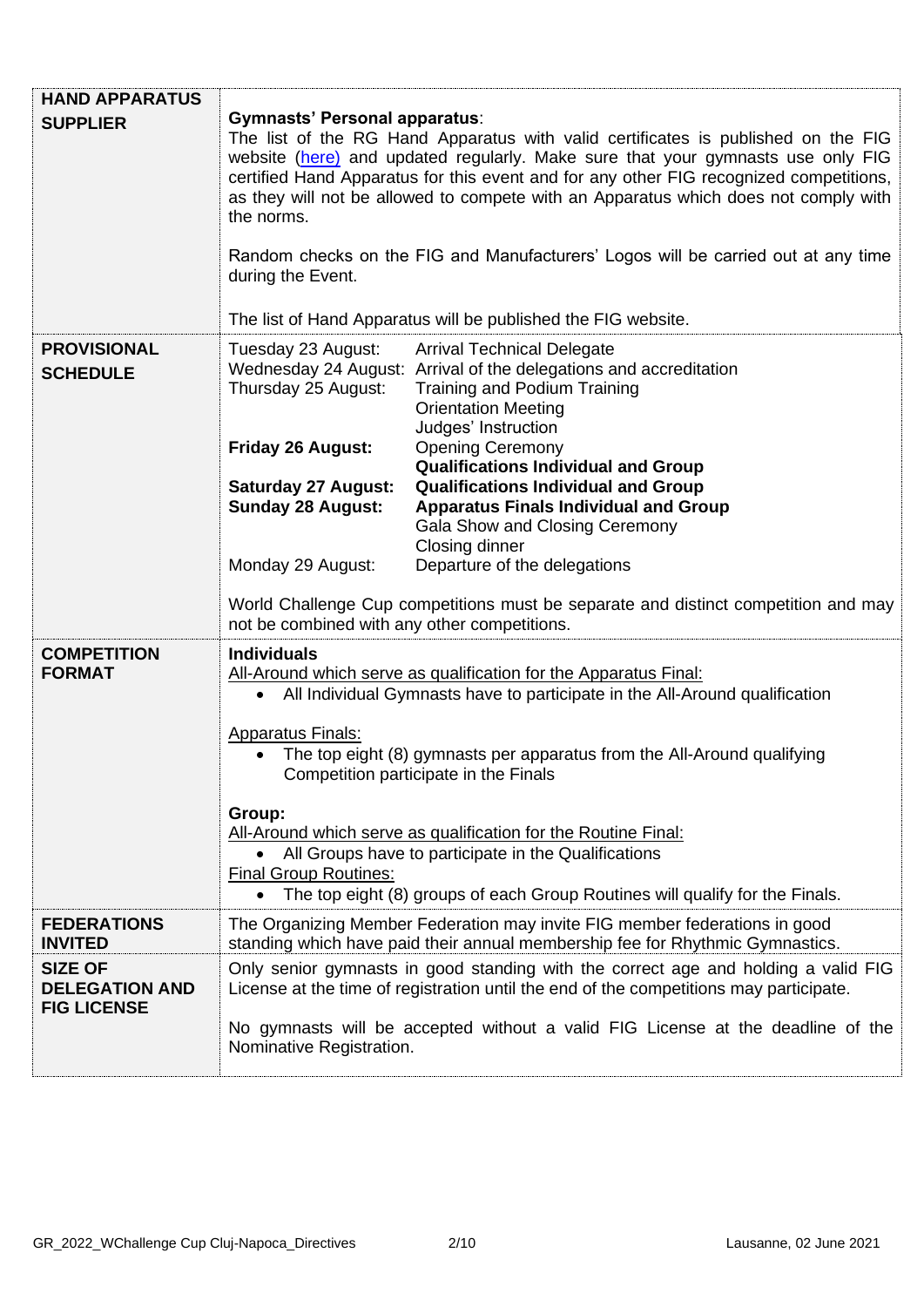|                                            | The maximum size of the invited delegation is as follows:                                                                                                                                                                                                                                                                                                                                                                                                                                                                                                                                             |                     |                |                |  |
|--------------------------------------------|-------------------------------------------------------------------------------------------------------------------------------------------------------------------------------------------------------------------------------------------------------------------------------------------------------------------------------------------------------------------------------------------------------------------------------------------------------------------------------------------------------------------------------------------------------------------------------------------------------|---------------------|----------------|----------------|--|
|                                            |                                                                                                                                                                                                                                                                                                                                                                                                                                                                                                                                                                                                       | Individual          | Group          | <b>Joint</b>   |  |
|                                            | <b>Head of Delegation</b>                                                                                                                                                                                                                                                                                                                                                                                                                                                                                                                                                                             |                     |                | 1              |  |
|                                            | <b>Team Manager</b>                                                                                                                                                                                                                                                                                                                                                                                                                                                                                                                                                                                   |                     | 1              | 1              |  |
|                                            | Coach                                                                                                                                                                                                                                                                                                                                                                                                                                                                                                                                                                                                 | 2 (max. 1 per gym.) | $\overline{2}$ | max. 4         |  |
|                                            | Gymnasts                                                                                                                                                                                                                                                                                                                                                                                                                                                                                                                                                                                              | 2                   | 6              | 8              |  |
|                                            | <b>Medical Doctor</b>                                                                                                                                                                                                                                                                                                                                                                                                                                                                                                                                                                                 | 1                   | 1              | 1              |  |
|                                            | <b>Paramedical Staff</b>                                                                                                                                                                                                                                                                                                                                                                                                                                                                                                                                                                              | 1                   | 1              | $\overline{2}$ |  |
|                                            | Judges                                                                                                                                                                                                                                                                                                                                                                                                                                                                                                                                                                                                | 1                   |                | 2              |  |
|                                            | TAC zone 1 for coach                                                                                                                                                                                                                                                                                                                                                                                                                                                                                                                                                                                  |                     | $1 - 2^{1}$    | $\mathbf 2$    |  |
|                                            | TAC zone 3 for Head of Delegation or                                                                                                                                                                                                                                                                                                                                                                                                                                                                                                                                                                  | 1                   | 1              | 1              |  |
|                                            | <b>Team Manager</b>                                                                                                                                                                                                                                                                                                                                                                                                                                                                                                                                                                                   |                     |                |                |  |
|                                            | $1$ If 2 coaches are accredited for Groups                                                                                                                                                                                                                                                                                                                                                                                                                                                                                                                                                            |                     |                |                |  |
| <b>AGE LIMITS</b>                          | 16 years in the year of the competition.                                                                                                                                                                                                                                                                                                                                                                                                                                                                                                                                                              |                     |                |                |  |
| <b>JUDGES AND</b><br><b>JUDGES' PANELS</b> | For the composition of the Judges' Panels, please refer to the Code of Points in force at<br>the time of the event.                                                                                                                                                                                                                                                                                                                                                                                                                                                                                   |                     |                |                |  |
|                                            | For the Judges' categories, please refer to the General Judges' rules in force at the time<br>of the event. Not more than one judge per Federation per panel will be permitted.                                                                                                                                                                                                                                                                                                                                                                                                                       |                     |                |                |  |
|                                            | Priority will be given to the highest categories.                                                                                                                                                                                                                                                                                                                                                                                                                                                                                                                                                     |                     |                |                |  |
|                                            | The Judges' Panels are set up by a draw from the judges present at the event. The<br>draw will be directed by the RG Technical Delegate.                                                                                                                                                                                                                                                                                                                                                                                                                                                              |                     |                |                |  |
|                                            | The participating member federations must send one qualified judge if they participate<br>with individual gymnast(s) and one qualified judge if they participate with a group.<br>Those judges can be the same or different.                                                                                                                                                                                                                                                                                                                                                                          |                     |                |                |  |
|                                            | The Organizing Member Federation is responsible that there are enough FIG brevetted<br>judges present with the appropriate valid category of brevet for their function. Should<br>there not be sufficient judges as per the online nominative registration, or not sufficient<br>cat. 1 and 2 judges, the Organizing Member Federation must propose to the FIG for<br>prior approval of the Technical Delegate the name of neutral additional judges to<br>complete the panels (plus 2 reserves). These judges, once approved, have to be invited<br>at the cost of the Organizing Member Federation. |                     |                |                |  |
|                                            | Such invitation must be made through the respective Member Federation. Should the<br>Organizing Member Federation fail to propose names for additional judges, the FIG<br>Office in consultation with the Technical Delegate concerned will invite these judges at<br>the cost of the Organizing Member Federation.                                                                                                                                                                                                                                                                                   |                     |                |                |  |
|                                            | The Organizing Member Federation will apply a fine of CHF 2'000 per missing judge (to<br>be paid to the LOC at accreditation) should a federation fail to bring the required<br>number of judges.                                                                                                                                                                                                                                                                                                                                                                                                     |                     |                |                |  |
| <b>COACHES</b>                             | As per FIG official communication dated 31 March 2021, no coaches will be accepted in<br>this World Challenge Cup without a valid coach-sport profile at the deadline of the<br>Nominative Registration. In order to be considered, the coach-sport profile (including all<br>relevant documents) must be submitted in FIG Database on 08 July 2022 at the very<br>latest (two weeks prior to the deadline for Nominative Registration).                                                                                                                                                              |                     |                |                |  |
| <b>FIG TECHNICAL</b><br><b>DELEGATE</b>    | The FIG Technical Delegate will be proposed by the FIG RG TC. He/she will serve as<br>President of the Superior Jury.                                                                                                                                                                                                                                                                                                                                                                                                                                                                                 |                     |                |                |  |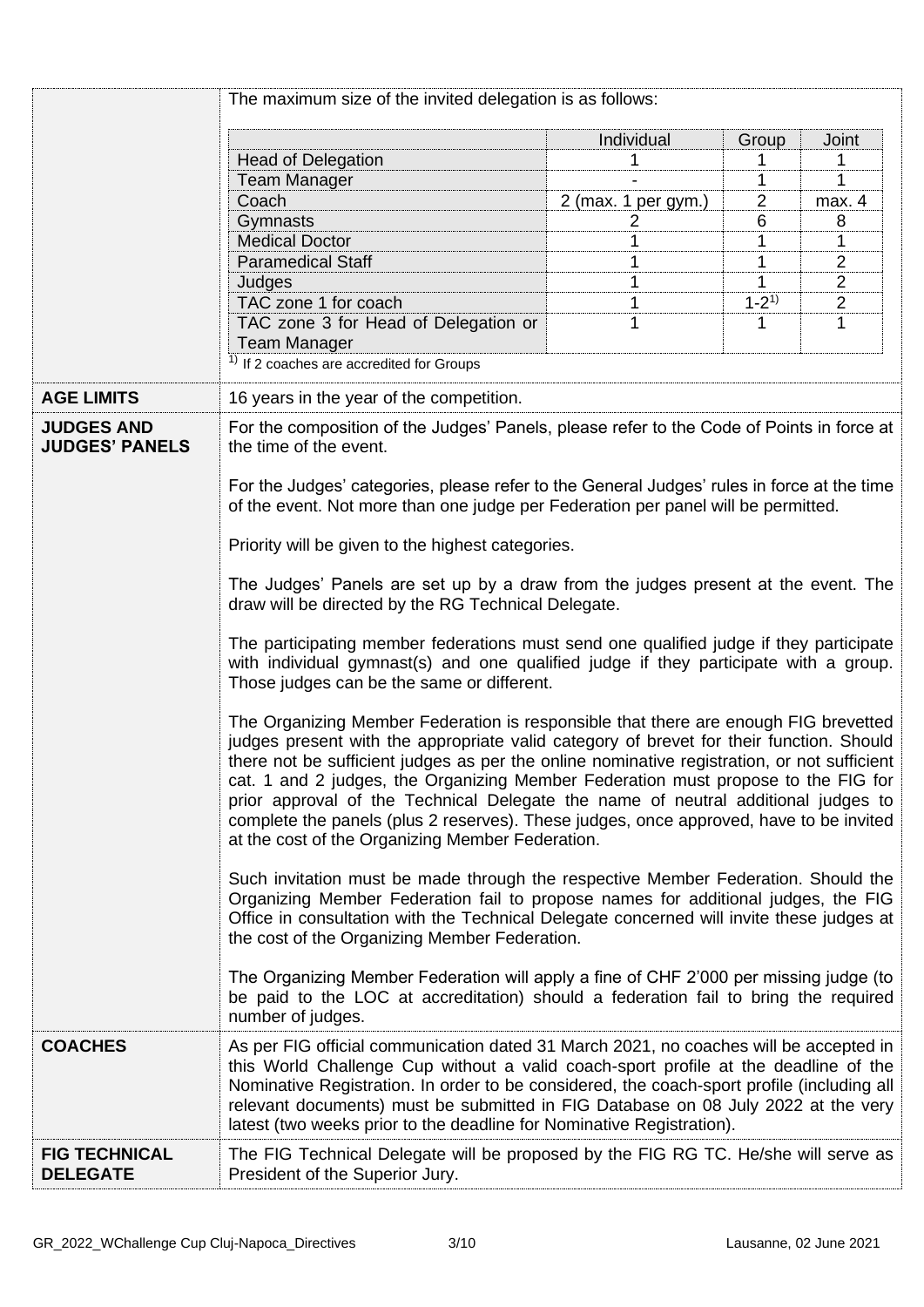| <b>REGISTRATION</b>                      | Provisional, Definitive and Nominative Registrations must be made exclusively online                                                                                                                                                                                                                                                                                                                                                                                                                                                                                                                                                                                                                                                                                                                                                                                      |                                                                                                 |  |                              |  |
|------------------------------------------|---------------------------------------------------------------------------------------------------------------------------------------------------------------------------------------------------------------------------------------------------------------------------------------------------------------------------------------------------------------------------------------------------------------------------------------------------------------------------------------------------------------------------------------------------------------------------------------------------------------------------------------------------------------------------------------------------------------------------------------------------------------------------------------------------------------------------------------------------------------------------|-------------------------------------------------------------------------------------------------|--|------------------------------|--|
| <b>DEADLINES</b>                         | via the FIG platform.                                                                                                                                                                                                                                                                                                                                                                                                                                                                                                                                                                                                                                                                                                                                                                                                                                                     |                                                                                                 |  |                              |  |
|                                          | Provisional registration<br>Definitive registration:                                                                                                                                                                                                                                                                                                                                                                                                                                                                                                                                                                                                                                                                                                                                                                                                                      | 22 April 2022<br>(4 months prior to the event)<br>(2 months prior to the event)<br>24 June 2022 |  |                              |  |
|                                          | Nominative registration                                                                                                                                                                                                                                                                                                                                                                                                                                                                                                                                                                                                                                                                                                                                                                                                                                                   | 22 July 2022                                                                                    |  | (4 weeks prior to the event) |  |
|                                          |                                                                                                                                                                                                                                                                                                                                                                                                                                                                                                                                                                                                                                                                                                                                                                                                                                                                           |                                                                                                 |  |                              |  |
|                                          | Late registrations are subject to fines as follows:                                                                                                                                                                                                                                                                                                                                                                                                                                                                                                                                                                                                                                                                                                                                                                                                                       |                                                                                                 |  |                              |  |
|                                          | Fine for missing or late Provisional Registration                                                                                                                                                                                                                                                                                                                                                                                                                                                                                                                                                                                                                                                                                                                                                                                                                         |                                                                                                 |  | CHF 500.-                    |  |
|                                          | Fine for missing or late Definitive Registration                                                                                                                                                                                                                                                                                                                                                                                                                                                                                                                                                                                                                                                                                                                                                                                                                          |                                                                                                 |  | CHF 750.-                    |  |
|                                          | Fine for missing or late Nominative Registration                                                                                                                                                                                                                                                                                                                                                                                                                                                                                                                                                                                                                                                                                                                                                                                                                          |                                                                                                 |  | CHF 500.-                    |  |
| <b>DRAWING OF LOTS</b>                   | The gymnasts' drawing of lots will take place at the FIG Headquarters in Lausanne<br>(SUI) on Friday 05 August 2022.                                                                                                                                                                                                                                                                                                                                                                                                                                                                                                                                                                                                                                                                                                                                                      |                                                                                                 |  |                              |  |
|                                          | Registrations and payments made after the gymnasts' drawing of lots will not be<br>accepted and the Delegations will not be authorized to participate.                                                                                                                                                                                                                                                                                                                                                                                                                                                                                                                                                                                                                                                                                                                    |                                                                                                 |  |                              |  |
| <b>ENTRY FEES</b>                        | The non-reimbursable cost for the Entry Fee is:                                                                                                                                                                                                                                                                                                                                                                                                                                                                                                                                                                                                                                                                                                                                                                                                                           |                                                                                                 |  |                              |  |
|                                          | 50 Euro per gymnast<br>120 Euro per Group.                                                                                                                                                                                                                                                                                                                                                                                                                                                                                                                                                                                                                                                                                                                                                                                                                                |                                                                                                 |  |                              |  |
|                                          |                                                                                                                                                                                                                                                                                                                                                                                                                                                                                                                                                                                                                                                                                                                                                                                                                                                                           |                                                                                                 |  |                              |  |
| <b>ACCOMMODATION</b><br><b>AND MEALS</b> | In the below mentioned Hotels, prices are per person and per night and include:<br>full board, local transportation and city taxes.                                                                                                                                                                                                                                                                                                                                                                                                                                                                                                                                                                                                                                                                                                                                       |                                                                                                 |  |                              |  |
|                                          | Category I - Hotel ***** (5 stars)                                                                                                                                                                                                                                                                                                                                                                                                                                                                                                                                                                                                                                                                                                                                                                                                                                        |                                                                                                 |  |                              |  |
|                                          | 250 Euro (single room)                                                                                                                                                                                                                                                                                                                                                                                                                                                                                                                                                                                                                                                                                                                                                                                                                                                    |                                                                                                 |  |                              |  |
|                                          | 170 Euro (double/twin room)<br>*located near the venue - 5 min. walk to the BT Arena                                                                                                                                                                                                                                                                                                                                                                                                                                                                                                                                                                                                                                                                                                                                                                                      |                                                                                                 |  |                              |  |
|                                          |                                                                                                                                                                                                                                                                                                                                                                                                                                                                                                                                                                                                                                                                                                                                                                                                                                                                           |                                                                                                 |  |                              |  |
|                                          | Category I - Hotel **** (4 stars)<br>200 Euro (single room)                                                                                                                                                                                                                                                                                                                                                                                                                                                                                                                                                                                                                                                                                                                                                                                                               |                                                                                                 |  |                              |  |
|                                          | 160 Euro (double/twin room)                                                                                                                                                                                                                                                                                                                                                                                                                                                                                                                                                                                                                                                                                                                                                                                                                                               |                                                                                                 |  |                              |  |
|                                          | *located near the venue - 5 min. walk to the BT Arena                                                                                                                                                                                                                                                                                                                                                                                                                                                                                                                                                                                                                                                                                                                                                                                                                     |                                                                                                 |  |                              |  |
|                                          | Category II Hotel **** (4 stars)                                                                                                                                                                                                                                                                                                                                                                                                                                                                                                                                                                                                                                                                                                                                                                                                                                          |                                                                                                 |  |                              |  |
|                                          | 170 Euro (single room)<br>130 Euro (double/twin room)                                                                                                                                                                                                                                                                                                                                                                                                                                                                                                                                                                                                                                                                                                                                                                                                                     |                                                                                                 |  |                              |  |
|                                          | *15 min. walk/8 min. by car to the BT Arena                                                                                                                                                                                                                                                                                                                                                                                                                                                                                                                                                                                                                                                                                                                                                                                                                               |                                                                                                 |  |                              |  |
|                                          | <b>Category II Hotel *** (3 stars)</b>                                                                                                                                                                                                                                                                                                                                                                                                                                                                                                                                                                                                                                                                                                                                                                                                                                    |                                                                                                 |  |                              |  |
|                                          | 160 Euro (single room)                                                                                                                                                                                                                                                                                                                                                                                                                                                                                                                                                                                                                                                                                                                                                                                                                                                    |                                                                                                 |  |                              |  |
|                                          | 120 Euro (double/twin room)                                                                                                                                                                                                                                                                                                                                                                                                                                                                                                                                                                                                                                                                                                                                                                                                                                               |                                                                                                 |  |                              |  |
|                                          | *15 min. walk/8 min. by car to the BT Arena<br>The prices charged for the hotel rooms cannot exceed the usual hotel rates.<br>The invited participating federations must pay for the accommodation expenses of their<br>delegation members.<br>The costs for the accommodations must be paid to the LOC by 22 July 2022 as follows:<br>at the time of Definitive entry (by 24 June 2022) 50% of the accommodation costs<br>$\bullet$<br>the remaining 50% must be paid by 22 July 2022<br>$\bullet$<br>While the Accommodation Form must be returned to the LOC by 24 June 2022 at the<br>very latest, the Hotel rooms will be allocated on a "first come, first serve" basis.<br>Any change request has to be submitted to the LOC in written form. If the change<br>is made after the deadline of 22 July 2022, a fee of € 20.00 will be charged per<br>change request. |                                                                                                 |  |                              |  |
|                                          |                                                                                                                                                                                                                                                                                                                                                                                                                                                                                                                                                                                                                                                                                                                                                                                                                                                                           |                                                                                                 |  |                              |  |
|                                          |                                                                                                                                                                                                                                                                                                                                                                                                                                                                                                                                                                                                                                                                                                                                                                                                                                                                           |                                                                                                 |  |                              |  |
|                                          |                                                                                                                                                                                                                                                                                                                                                                                                                                                                                                                                                                                                                                                                                                                                                                                                                                                                           |                                                                                                 |  |                              |  |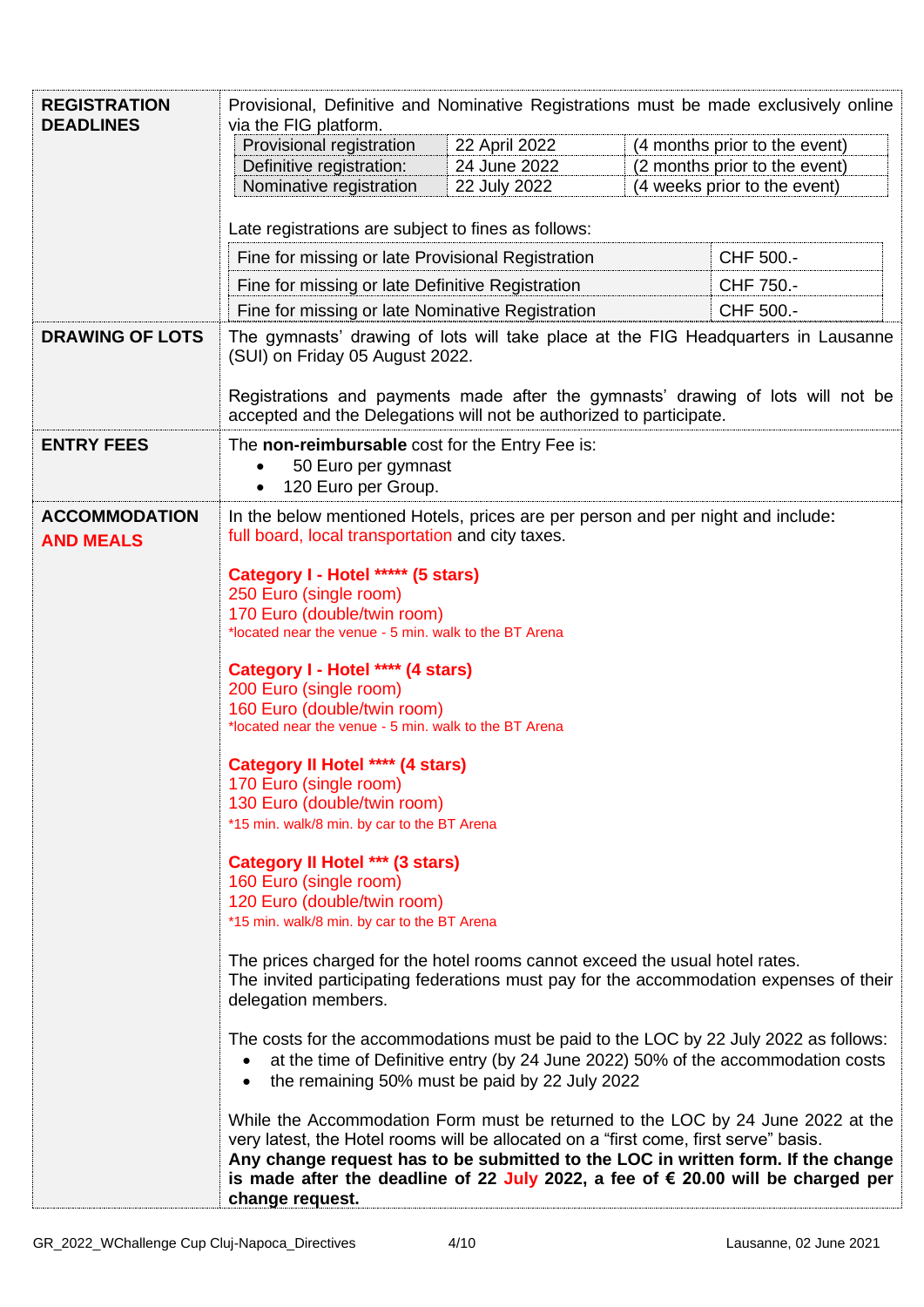|                                               | Fees for changes request are in addition of cancellation costs.                                                                                                                                                                                                                                                                                                        |  |  |
|-----------------------------------------------|------------------------------------------------------------------------------------------------------------------------------------------------------------------------------------------------------------------------------------------------------------------------------------------------------------------------------------------------------------------------|--|--|
|                                               | Names changes as allowed in the FIG Technical Regulation cannot be fined.                                                                                                                                                                                                                                                                                              |  |  |
| <b>MEALS</b>                                  | Meals are included in the hotel prices.                                                                                                                                                                                                                                                                                                                                |  |  |
| <b>FINAL BANQUET</b>                          | All participants are invited to the Final Banquet hosted by LOC. Dinner is free of charge<br>for all accredited participants who booked their accommodation through the LOC.                                                                                                                                                                                           |  |  |
| <b>CANCELLATION</b><br><b>POLICY</b>          | <b>Accommodation and meals</b><br>Cancellation of the confirmed reservation must be done directly to the LOC by e-mail.<br>The date when the official request is received will be valid as a date of cancellation.                                                                                                                                                     |  |  |
|                                               | Cancellation of booked accommodation made before 24 June 2022:<br>no cancellation fees.                                                                                                                                                                                                                                                                                |  |  |
|                                               | Cancellation of booked accommodation made between 25 June to 22 July 2022:<br>50% of whole period of staying for each room cancelled                                                                                                                                                                                                                                   |  |  |
|                                               | Cancellation of any reserved rooms after 22 July 2021:<br>100% of whole period of staying for each room cancelled                                                                                                                                                                                                                                                      |  |  |
| <b>INTERNATIONAL</b><br><b>TRANSPORTATION</b> | The invited participating federations must pay for the International travel costs of their<br>delegation members. The FIG and the LOC strongly recommend that each Federation<br>take cancellation insurance for their international transportation.                                                                                                                   |  |  |
|                                               | The Travel Schedule Form must be returned to the LOC by the nominative registration<br>(22 July 2022).                                                                                                                                                                                                                                                                 |  |  |
| <b>LOCAL</b><br><b>TRANSPORTATION</b>         | The LOC will provide free local transportation for all participants from/to the airport of<br>Cluj-Napoca, railway station and/or bus station as well as from/to the Category 2 hotel<br>and the Competition, Training, and Warm-up Halls.                                                                                                                             |  |  |
| <b>VISA</b>                                   | Please verify immediately with your travel agent or the Romanian Embassy or<br>Consulate in your country if a visa is required for your travel to Romania. The LOC will<br>be happy to assist each Delegation member with an official invitation letter, provided<br>that the request is made before 24 June 2022 to the LOC.                                          |  |  |
|                                               | The request must include the function, full name, gender, date of birth, citizenship and<br>passport number, passport expiry date, the arrival and departure dates of the<br>Delegation Member as well as the city the visa application support letter must be sent<br>to.                                                                                             |  |  |
| <b>INSURANCE</b>                              | The Host Federation, the LOC and the FIG will not be held responsible for any liabilities<br>in case of accidents, illness (including COVID-19), repatriation and the like.                                                                                                                                                                                            |  |  |
|                                               | The FIG Technical Regulations foresee that all participating Federations are<br>responsible for making their own arrangements to have the necessary valid insurance<br>coverage against illness, accidents and repatriation for all the members of their<br>Delegation.                                                                                                |  |  |
|                                               | Basic insurance (sickness, accident and repatriation) in your country of residence is<br>compulsory in order to be able to benefit from coverage by FIG IMSSA subsidiary<br>insurance. Please also refer to https://www.gymnastics.sport/site/pages/medical-<br>insurance.php for additional information regarding the FIG IMSSA insurance for<br>Athletes and Judges. |  |  |
|                                               | If the note has not been sent in advance to the LOC (which is strongly recommended),<br>the LOC will verify the insurance coverage upon arrival of the delegation members (e.g.<br>cover note or photocopy of the valid policy).                                                                                                                                       |  |  |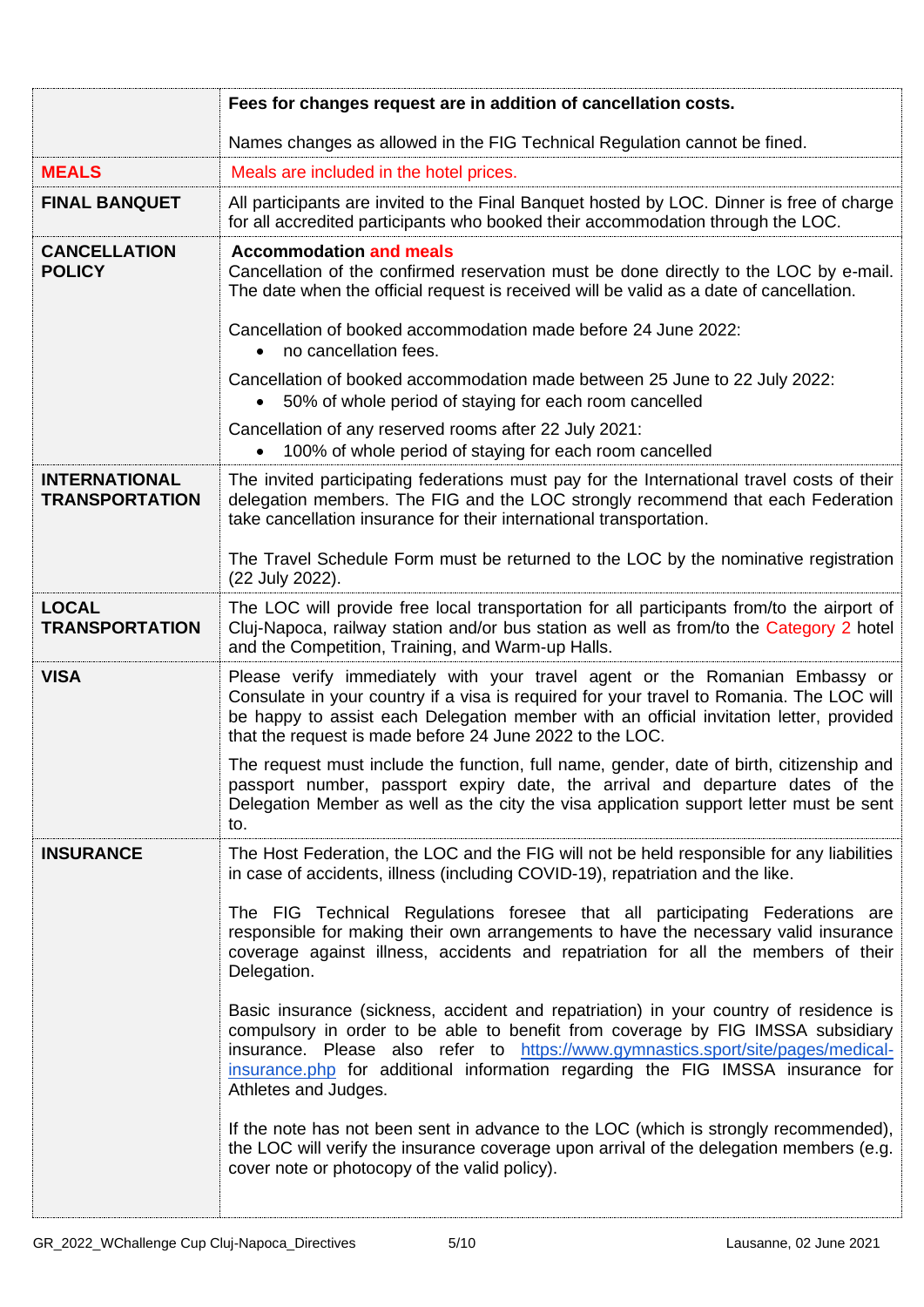|                                        | The insurance must be valid at least starting from the arrival day of the delegation and<br>must last for the delegations' entire stay                                                                                                                                                                                                                                         |
|----------------------------------------|--------------------------------------------------------------------------------------------------------------------------------------------------------------------------------------------------------------------------------------------------------------------------------------------------------------------------------------------------------------------------------|
|                                        | Delegation members with insufficient insurance cover must inform the LOC in advance.<br>The LOC will subsequently offer insurance at the Federations own charge as follows:<br>• 2 Euro per person/day.                                                                                                                                                                        |
|                                        | Details on IMSSA procedure: https://www.imssa-sos.com/en/. Access code:<br><b>FIG</b><br>22AYCA094186                                                                                                                                                                                                                                                                          |
| <b>ACCREDITATION</b>                   | Music files (mp3) and photos of each member of the delegation must be sent to<br>the LOC before 22 July 2022.                                                                                                                                                                                                                                                                  |
|                                        | Accreditation will take place upon arrival. Heads of delegation should present the<br>following documents:<br>- passports of all members of the delegation (printed on paper)<br>- proof of medical insurance including Covid-19 (printed on paper)<br>- USB flash (mp3 file) of their National Anthem<br>- USB flash (mp3 files) with music per each routine<br>- FIG licence |
|                                        | In addition, the LOC will distribute information regarding gymnasts' safeguarding plan.                                                                                                                                                                                                                                                                                        |
| <b>FINANCIAL</b><br><b>OBLIGATIONS</b> | Federations which have not fulfilled their financial obligations towards the FIG (e.g.<br>annual membership fees, unpaid invoices, etc.) will not be allowed to participate in this<br>World Challenge Cup.                                                                                                                                                                    |
|                                        | Federations which have not fulfilled their financial obligations towards the LOC by the<br>given deadline in the Directives may still have the possibility to participate, but the LOC<br>will not guarantee the hotel booking, meals and local transportation.                                                                                                                |
|                                        | Federations which have not fulfilled their financial obligations towards the Organizing<br>Member federations upon arrival will not be accredited.                                                                                                                                                                                                                             |
| <b>BANK ACCOUNT</b><br>INFORMATION     | <b>Payment in Euro to:</b><br>Romanian Rhythmic Gymnastics Federation<br>16 Vasile Conta Street, 020954, Bucharest, Romania<br>Account: RO04 BACX 0000 0030 1648 5002<br><b>Bank: UniCredit Bank</b><br><b>SWIFT: BACXROBU</b>                                                                                                                                                 |
|                                        | Each participating member Federation is kindly requested to integrate the payment's<br>purpose as follows: WCCluj.                                                                                                                                                                                                                                                             |
|                                        | The participating federation is responsible for covering all bank fees in connection with<br>the bank transfers.                                                                                                                                                                                                                                                               |
| <b>TIE BREAKING</b><br><b>RULES</b>    | In case of a tie at any place, the tie breaking rules for the RG World Championships as<br>outlined in the current FIG Technical Regulation Section 3 shall be applied.                                                                                                                                                                                                        |
|                                        | After application if there is still a tie:<br>For participation to the Apparatus Final (Individual) and Final Routine (Group):<br>The tied gymnasts / groups will proceed to the final.<br>For Prize money:                                                                                                                                                                    |
|                                        | The prize money of the tied ranks will be added and divided by the number of<br>ties.<br>For World Challenge Cup Points:                                                                                                                                                                                                                                                       |
|                                        | The World Challenge Cup points of the tied ranks will be added and divided by<br>the number of ties.                                                                                                                                                                                                                                                                           |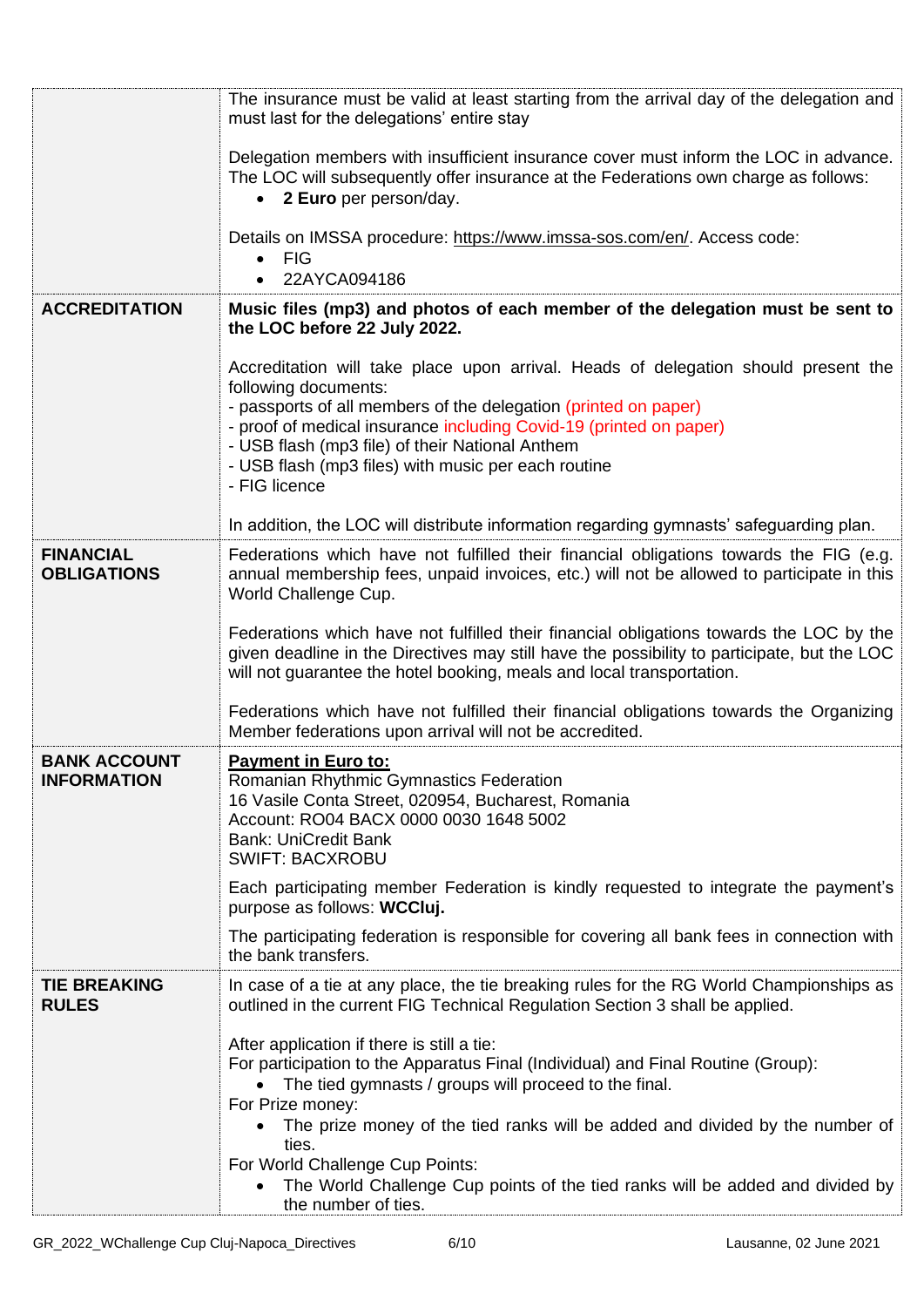|                    | For Yearly winner (Rules for the RG FIG World Cup Series 2022-2024):<br>The number of ranks of the three counting competitions achieved by the<br>respective gymnast/group will be added and the gymnast/group with the lowest<br>total will prevail.<br>If there is still a tie, the total score of the three counting exercises will be added<br>$\bullet$<br>and the gymnast/group with the highest total will prevail.<br>If there is still a tie, the total execution score of the three counting exercises will<br>$\bullet$<br>be added and the gymnast/group with the highest total execution score will<br>prevail. |                       |  |  |
|--------------------|------------------------------------------------------------------------------------------------------------------------------------------------------------------------------------------------------------------------------------------------------------------------------------------------------------------------------------------------------------------------------------------------------------------------------------------------------------------------------------------------------------------------------------------------------------------------------------------------------------------------------|-----------------------|--|--|
| <b>PRIZE MONEY</b> | The Prize Money paid by the Organizing Member Federation (free of any deductible<br>taxes) will be paid in CHF or its equivalent in Euro via bank transfer to each federation<br>after the competition, according to the requirement mentioned in the 2022-2024 RG<br><b>World Challenge Cup Rules:</b>                                                                                                                                                                                                                                                                                                                      |                       |  |  |
|                    |                                                                                                                                                                                                                                                                                                                                                                                                                                                                                                                                                                                                                              |                       |  |  |
|                    | Individuals All Around                                                                                                                                                                                                                                                                                                                                                                                                                                                                                                                                                                                                       | CHF 2'700.-           |  |  |
|                    | Individuals by apparatus                                                                                                                                                                                                                                                                                                                                                                                                                                                                                                                                                                                                     | CHF 2'000.-           |  |  |
|                    | <b>Groups All Around</b>                                                                                                                                                                                                                                                                                                                                                                                                                                                                                                                                                                                                     | CHF 2'700.-           |  |  |
|                    | Groups Finals 5 and 3+2 each                                                                                                                                                                                                                                                                                                                                                                                                                                                                                                                                                                                                 | CHF 2'700.-           |  |  |
|                    | Individuals All Around:                                                                                                                                                                                                                                                                                                                                                                                                                                                                                                                                                                                                      |                       |  |  |
|                    | Ranking                                                                                                                                                                                                                                                                                                                                                                                                                                                                                                                                                                                                                      | Total of CHF 2'700 .- |  |  |
|                    | 1                                                                                                                                                                                                                                                                                                                                                                                                                                                                                                                                                                                                                            | $700.-$               |  |  |
|                    | $\overline{2}$                                                                                                                                                                                                                                                                                                                                                                                                                                                                                                                                                                                                               | $550.-$               |  |  |
|                    |                                                                                                                                                                                                                                                                                                                                                                                                                                                                                                                                                                                                                              |                       |  |  |
|                    | $\sqrt{3}$<br>$\overline{\mathbf{4}}$                                                                                                                                                                                                                                                                                                                                                                                                                                                                                                                                                                                        | $450. -$<br>$300.-$   |  |  |
|                    | 5                                                                                                                                                                                                                                                                                                                                                                                                                                                                                                                                                                                                                            | $250. -$              |  |  |
|                    | $6\phantom{1}$                                                                                                                                                                                                                                                                                                                                                                                                                                                                                                                                                                                                               | $200.-$               |  |  |
|                    | $\overline{7}$                                                                                                                                                                                                                                                                                                                                                                                                                                                                                                                                                                                                               | $150. -$              |  |  |
|                    | 8                                                                                                                                                                                                                                                                                                                                                                                                                                                                                                                                                                                                                            | $100.-$               |  |  |
|                    | Individuals - per apparatus:                                                                                                                                                                                                                                                                                                                                                                                                                                                                                                                                                                                                 |                       |  |  |
|                    | Total of CHF 2'000.-<br>Ranking                                                                                                                                                                                                                                                                                                                                                                                                                                                                                                                                                                                              |                       |  |  |
|                    |                                                                                                                                                                                                                                                                                                                                                                                                                                                                                                                                                                                                                              | $600 -$               |  |  |
|                    | $\overline{\mathbf{c}}$<br>450.-                                                                                                                                                                                                                                                                                                                                                                                                                                                                                                                                                                                             |                       |  |  |
|                    | 3<br>$300.-$                                                                                                                                                                                                                                                                                                                                                                                                                                                                                                                                                                                                                 |                       |  |  |
|                    | $200.-$<br>4                                                                                                                                                                                                                                                                                                                                                                                                                                                                                                                                                                                                                 |                       |  |  |
|                    | 5<br>$150. -$                                                                                                                                                                                                                                                                                                                                                                                                                                                                                                                                                                                                                |                       |  |  |
|                    | 6                                                                                                                                                                                                                                                                                                                                                                                                                                                                                                                                                                                                                            | $100 -$               |  |  |
|                    | $\overline{7}$                                                                                                                                                                                                                                                                                                                                                                                                                                                                                                                                                                                                               | $100.-$               |  |  |
|                    | 8<br>$100.-$                                                                                                                                                                                                                                                                                                                                                                                                                                                                                                                                                                                                                 |                       |  |  |
|                    | Groups All Around:                                                                                                                                                                                                                                                                                                                                                                                                                                                                                                                                                                                                           |                       |  |  |
|                    | Ranking                                                                                                                                                                                                                                                                                                                                                                                                                                                                                                                                                                                                                      | Total of CHF 2'700.-  |  |  |
|                    |                                                                                                                                                                                                                                                                                                                                                                                                                                                                                                                                                                                                                              | $1200.-$              |  |  |
|                    | $\overline{2}$                                                                                                                                                                                                                                                                                                                                                                                                                                                                                                                                                                                                               | $900.-$               |  |  |
|                    | 3                                                                                                                                                                                                                                                                                                                                                                                                                                                                                                                                                                                                                            | $600 -$               |  |  |
|                    | Groups – per routine $(5 \text{ and } 3+2)$ each:                                                                                                                                                                                                                                                                                                                                                                                                                                                                                                                                                                            |                       |  |  |
|                    | Total of CHF 2'700.-<br>Ranking                                                                                                                                                                                                                                                                                                                                                                                                                                                                                                                                                                                              |                       |  |  |
|                    | 1200.-                                                                                                                                                                                                                                                                                                                                                                                                                                                                                                                                                                                                                       |                       |  |  |
|                    | $\overline{2}$<br>$900.-$                                                                                                                                                                                                                                                                                                                                                                                                                                                                                                                                                                                                    |                       |  |  |
|                    | 3<br>$600 -$                                                                                                                                                                                                                                                                                                                                                                                                                                                                                                                                                                                                                 |                       |  |  |
|                    | Should less than 4 federations participate in the World Challenge Cup competition<br>(Individual Gymnasts and/or Groups), no prize money will be paid.                                                                                                                                                                                                                                                                                                                                                                                                                                                                       |                       |  |  |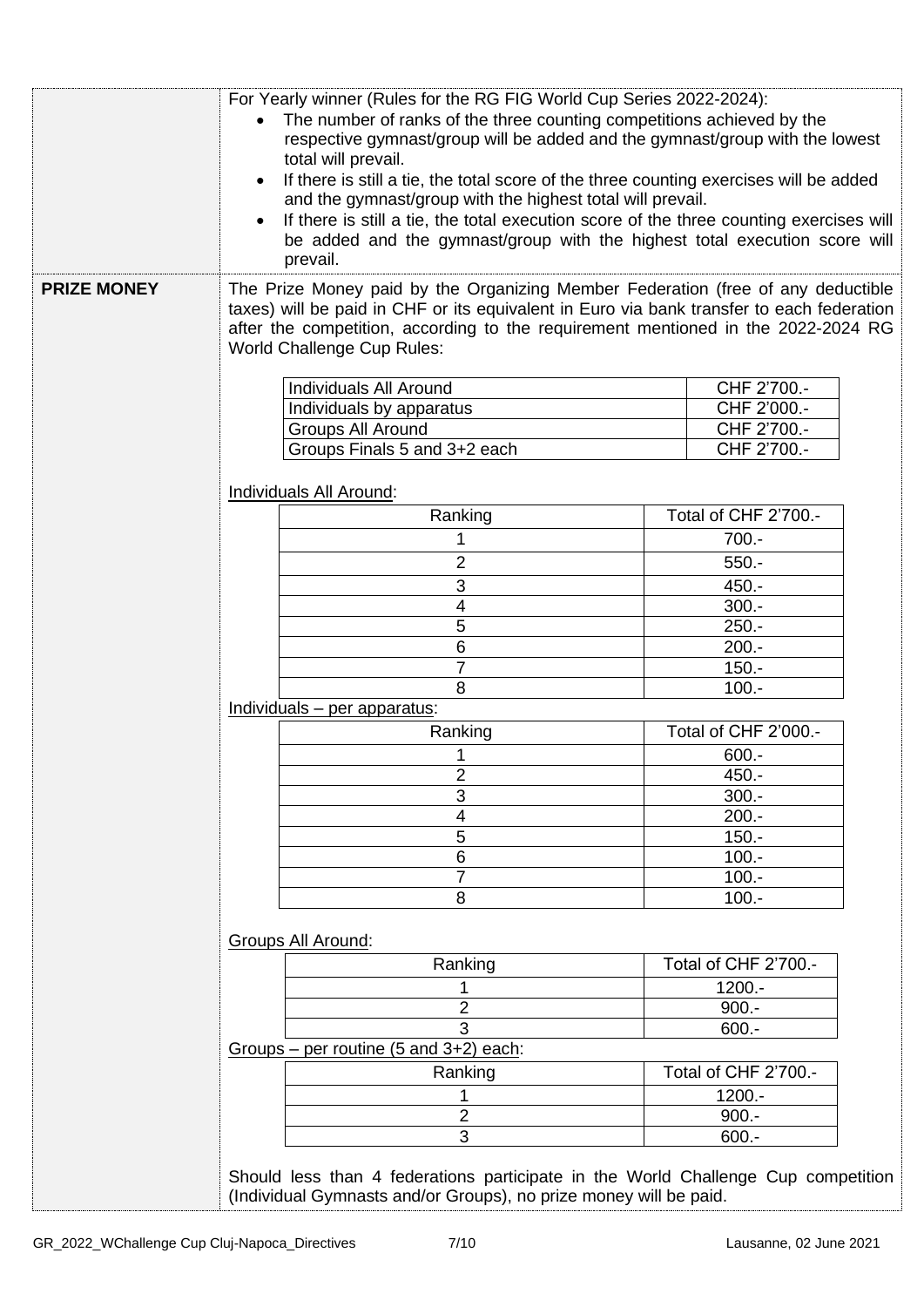| <b>ASSIGNMENT OF</b><br><b>WORLD CUP</b><br><b>POINTS FOR THE</b><br><b>RANKING LIST</b> | The results and the updated FIG World Challenge Cup Ranking List will be published<br>on the FIG website within 24 hours after the end of the respective competitions provided<br>that all procedures before and after the competitions are duly respected by the<br>Organizing Member Federation.<br>Separate World Challenge Cup Ranking Lists for:<br><b>Individual All-Around</b><br>$\bullet$<br>Individual per apparatus<br>$\bullet$<br><b>Group All-Around</b><br><b>Group Routine</b><br>are established for the four World Challenge Cup Series, beginning with the first World<br>Challenge Cup competition of the series and ending with the last World Challenge Cup<br>event of the series.<br>For the Individual All-Around and Apparatus Ranking Lists, World Challenge Cup Points<br>are assigned to the competitors by name.<br>For the Groups All-Around and Routine Ranking Lists, World Challenge Cup Points are |                |                          |                |  |
|------------------------------------------------------------------------------------------|---------------------------------------------------------------------------------------------------------------------------------------------------------------------------------------------------------------------------------------------------------------------------------------------------------------------------------------------------------------------------------------------------------------------------------------------------------------------------------------------------------------------------------------------------------------------------------------------------------------------------------------------------------------------------------------------------------------------------------------------------------------------------------------------------------------------------------------------------------------------------------------------------------------------------------------|----------------|--------------------------|----------------|--|
|                                                                                          | assigned to the Federation. The Groups are listed by Federation only.                                                                                                                                                                                                                                                                                                                                                                                                                                                                                                                                                                                                                                                                                                                                                                                                                                                                 |                |                          |                |  |
|                                                                                          |                                                                                                                                                                                                                                                                                                                                                                                                                                                                                                                                                                                                                                                                                                                                                                                                                                                                                                                                       | Rank           |                          | <b>Points</b>  |  |
|                                                                                          |                                                                                                                                                                                                                                                                                                                                                                                                                                                                                                                                                                                                                                                                                                                                                                                                                                                                                                                                       |                | Individuals              | Groups         |  |
|                                                                                          |                                                                                                                                                                                                                                                                                                                                                                                                                                                                                                                                                                                                                                                                                                                                                                                                                                                                                                                                       | 1              | 50                       | 50             |  |
|                                                                                          |                                                                                                                                                                                                                                                                                                                                                                                                                                                                                                                                                                                                                                                                                                                                                                                                                                                                                                                                       | $\overline{2}$ | 45                       | 45             |  |
|                                                                                          |                                                                                                                                                                                                                                                                                                                                                                                                                                                                                                                                                                                                                                                                                                                                                                                                                                                                                                                                       | 3              | 40                       | 40             |  |
|                                                                                          |                                                                                                                                                                                                                                                                                                                                                                                                                                                                                                                                                                                                                                                                                                                                                                                                                                                                                                                                       | $\overline{4}$ | 35                       | 35             |  |
|                                                                                          |                                                                                                                                                                                                                                                                                                                                                                                                                                                                                                                                                                                                                                                                                                                                                                                                                                                                                                                                       | 5              | 30                       | 30             |  |
|                                                                                          |                                                                                                                                                                                                                                                                                                                                                                                                                                                                                                                                                                                                                                                                                                                                                                                                                                                                                                                                       | 6              | 25                       | 25             |  |
|                                                                                          |                                                                                                                                                                                                                                                                                                                                                                                                                                                                                                                                                                                                                                                                                                                                                                                                                                                                                                                                       | $\overline{7}$ | 20                       | 20             |  |
|                                                                                          |                                                                                                                                                                                                                                                                                                                                                                                                                                                                                                                                                                                                                                                                                                                                                                                                                                                                                                                                       | 8              | 15                       | 15             |  |
|                                                                                          |                                                                                                                                                                                                                                                                                                                                                                                                                                                                                                                                                                                                                                                                                                                                                                                                                                                                                                                                       | 9              | 13                       | 8              |  |
|                                                                                          |                                                                                                                                                                                                                                                                                                                                                                                                                                                                                                                                                                                                                                                                                                                                                                                                                                                                                                                                       | 10             | 12                       | $\overline{7}$ |  |
|                                                                                          |                                                                                                                                                                                                                                                                                                                                                                                                                                                                                                                                                                                                                                                                                                                                                                                                                                                                                                                                       | 11             | 11                       | 6              |  |
|                                                                                          |                                                                                                                                                                                                                                                                                                                                                                                                                                                                                                                                                                                                                                                                                                                                                                                                                                                                                                                                       | 12             | 10                       | 5              |  |
|                                                                                          |                                                                                                                                                                                                                                                                                                                                                                                                                                                                                                                                                                                                                                                                                                                                                                                                                                                                                                                                       | 13             | 9                        | 4              |  |
|                                                                                          |                                                                                                                                                                                                                                                                                                                                                                                                                                                                                                                                                                                                                                                                                                                                                                                                                                                                                                                                       | 14             | 8                        | 3              |  |
|                                                                                          |                                                                                                                                                                                                                                                                                                                                                                                                                                                                                                                                                                                                                                                                                                                                                                                                                                                                                                                                       | 15             | 6                        | $\overline{2}$ |  |
|                                                                                          |                                                                                                                                                                                                                                                                                                                                                                                                                                                                                                                                                                                                                                                                                                                                                                                                                                                                                                                                       | 16             | 5                        | 1              |  |
|                                                                                          |                                                                                                                                                                                                                                                                                                                                                                                                                                                                                                                                                                                                                                                                                                                                                                                                                                                                                                                                       | 17             | $\overline{\mathcal{A}}$ |                |  |
|                                                                                          |                                                                                                                                                                                                                                                                                                                                                                                                                                                                                                                                                                                                                                                                                                                                                                                                                                                                                                                                       | 18             | 3                        |                |  |
|                                                                                          |                                                                                                                                                                                                                                                                                                                                                                                                                                                                                                                                                                                                                                                                                                                                                                                                                                                                                                                                       | 19             | $\overline{2}$           |                |  |
|                                                                                          | 20<br>1                                                                                                                                                                                                                                                                                                                                                                                                                                                                                                                                                                                                                                                                                                                                                                                                                                                                                                                               |                |                          |                |  |
|                                                                                          | Should less than 4 federations participate in the World Challenge Cup competition<br>(Individual Gymnasts and/or Groups), no World Challenge Cup Points will be given.                                                                                                                                                                                                                                                                                                                                                                                                                                                                                                                                                                                                                                                                                                                                                                |                |                          |                |  |
| <b>YEARLY WINNER</b>                                                                     | The yearly winner of the World Challenge Cup Series is the Gymnasts/Group with the                                                                                                                                                                                                                                                                                                                                                                                                                                                                                                                                                                                                                                                                                                                                                                                                                                                    |                |                          |                |  |
|                                                                                          | highest number of points of each of the World Challenge Cup Series Ranking List after                                                                                                                                                                                                                                                                                                                                                                                                                                                                                                                                                                                                                                                                                                                                                                                                                                                 |                |                          |                |  |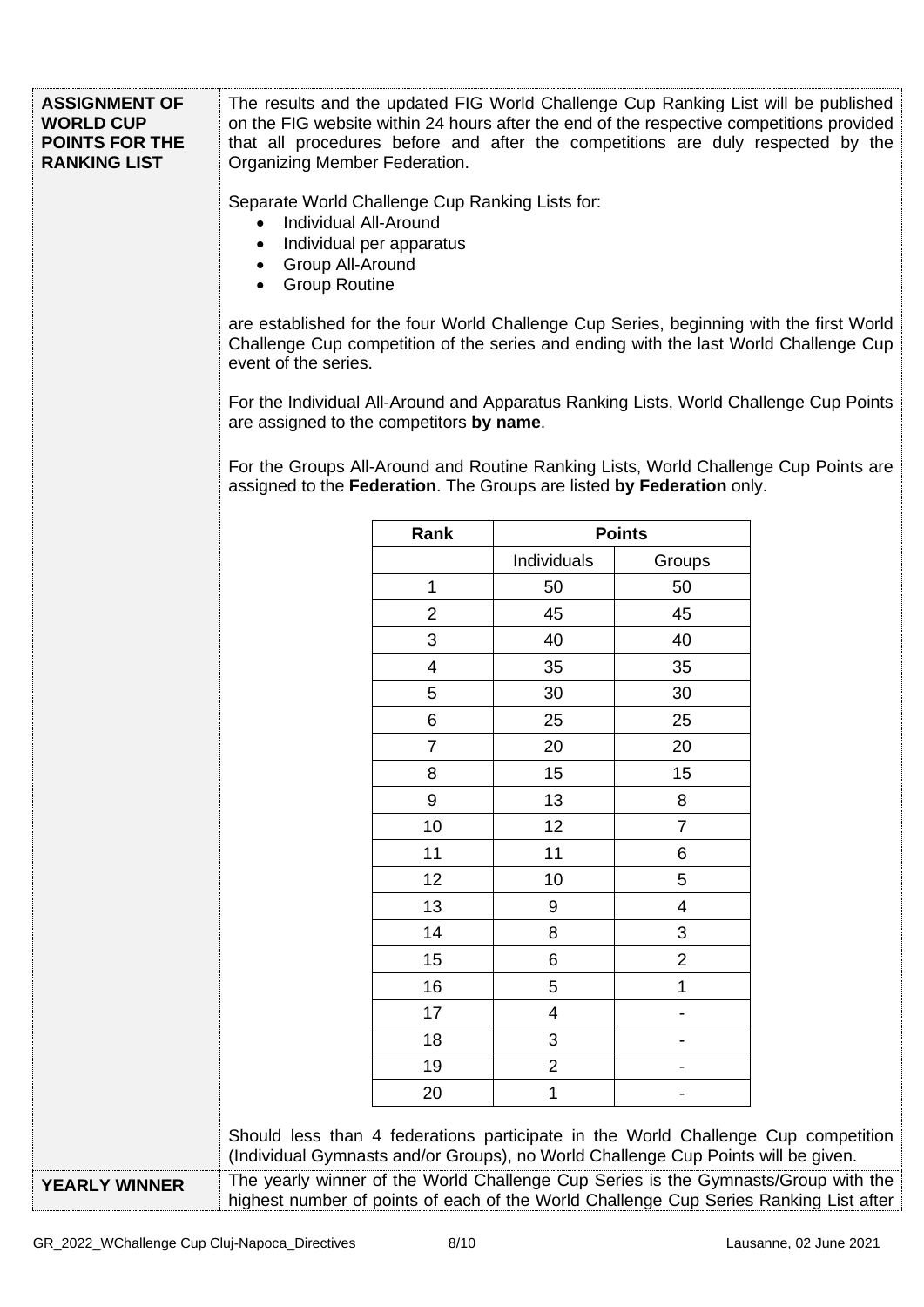|                                                                      | the last event of the respective year.                                                                                                                                                                                                                                                                                                                                                                                                                                                                                 |
|----------------------------------------------------------------------|------------------------------------------------------------------------------------------------------------------------------------------------------------------------------------------------------------------------------------------------------------------------------------------------------------------------------------------------------------------------------------------------------------------------------------------------------------------------------------------------------------------------|
|                                                                      | If 4 or more World Challenge Cup Competitions take place per year, the best<br>$\bullet$<br>results (maximum 3) are counted, regardless of the number of competitions the<br>Individual Gymnast/Group participated in                                                                                                                                                                                                                                                                                                  |
|                                                                      | If 3 World Challenge Competitions take place per year all results are counted,<br>٠<br>regardless of the number of competitions the Individual Gymnast/Group<br>participated in                                                                                                                                                                                                                                                                                                                                        |
|                                                                      | A special award ceremony will be held at the last World Challenge Cup Competition of<br>the year in which the winning Gymnasts/Groups shall receive a Cup.                                                                                                                                                                                                                                                                                                                                                             |
| <b>EVENT MANAGER</b>                                                 | Contact person: Adriana Teocan<br>Tel: +40 21 317 0070<br>e-mail: rgwccclujnapoca@gmail.com, frgritmica@gmail.com                                                                                                                                                                                                                                                                                                                                                                                                      |
| <b>MEDIA</b>                                                         | The name and contact address of our Media Officer will be announced later.                                                                                                                                                                                                                                                                                                                                                                                                                                             |
| <b>SOCIAL MEDIA</b>                                                  | https://www.facebook.com/frgritmica.ro                                                                                                                                                                                                                                                                                                                                                                                                                                                                                 |
| <b>MEDICAL SERVICES</b>                                              | LOC will provide a first medical aid service, a doctor and emergency medical<br>transportation from the competition area.                                                                                                                                                                                                                                                                                                                                                                                              |
| <b>OFFICIAL HOSPITAL</b>                                             | Cluj Napoca Emergency Hospital<br>Address: 3-5 Clinicilor Street, Cluj-Napoca, Cluj 400000<br>Phone number: +40 0264 597 582                                                                                                                                                                                                                                                                                                                                                                                           |
| <b>DOPING CONTROLS</b>                                               | The Organizing Member Federation will provide at its own charge a minimum of 3<br>doping controls for Individual gymnasts and 3 for Groups.<br>The doping control will be organized by Anti-Doping National Agency of Romania<br>(ANAD)                                                                                                                                                                                                                                                                                |
| <b>MARKETING</b>                                                     | FIG advertising and publicity norms must be respected.                                                                                                                                                                                                                                                                                                                                                                                                                                                                 |
| <b>TELEVISION</b>                                                    | Television coverage is compulsory.                                                                                                                                                                                                                                                                                                                                                                                                                                                                                     |
|                                                                      | The Organizing Member Federation must guarantee the production of a basic feed<br>(international signal). The International signal must be available for the FIG and its Right<br>holders free of charge at the international Broadcasting Centre or at the Gateway<br>without any limitations and free of any access fees.<br>Host Broadcaster: TVR (Romanian National Television)                                                                                                                                    |
| <b>SCORING, RESULT</b><br><b>SERVICE AND</b><br><b>VIDEO CONTROL</b> | The Organizing Member Federation will provide a scoring and result service with<br>outputs as provided by the official scorer / data handling provider at FIG World<br>Championships, including a high-quality video system which will allow the recording,<br>storage and provision of compilation of the recorded images for the Difficulty Judges,<br>the Superior Jury and the President of the Superior Jury. The videos will be sent to the<br>FIG within one week after the competition.                        |
|                                                                      | Throughout the competition, the system must be able to redisplay in real time, normal<br>speed, slow motion or fixed image, the different sequences and the registered scores of<br>every exercise performed for the Technical Delegate. The scoring and result system<br>must include a TV graphics generator. The presentation of the TV graphics on the<br>international signal must be identical to those used at the FIG World Championships.<br>The exact name of the video system in use will be advised later. |
| <b>RULES AND</b><br><b>REGULATIONS</b>                               | The competition will be organized under the following FIG rules, as valid in the year of<br>the competition, except for any deviation mentioned in these directives:<br><b>Accreditation Rules</b>                                                                                                                                                                                                                                                                                                                     |